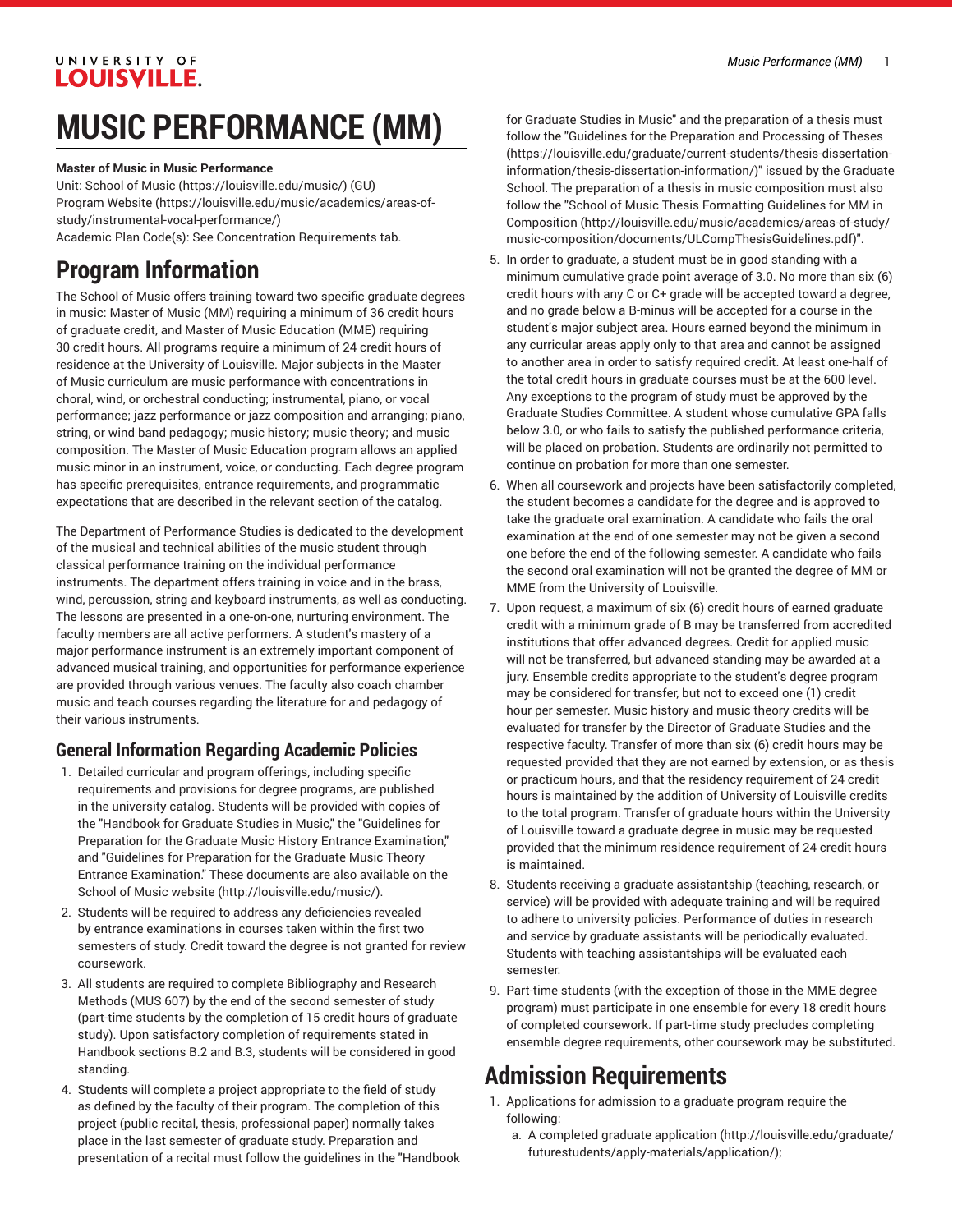### UNIVERSITY OF **LOUISVILLE.**

- b. An application fee;
- c. Official transcripts for all previous post-secondary course work (all transcripts not in English must be certified as authentic and translated verbatim into English); and
- d. At least two letters of recommendation.
- 2. Applications to specific degree programs require evidence of preparation for advanced study as follows:
	- a. In performance, an acceptable audition;
	- b. In academic specializations (music composition, music history, music theory), a portfolio of work appropriate to the field of study; and
	- c. In music education, evidence of classroom teaching experience.
- 3. Applicants whose primary language is not English must show English language proficiency in one of the following ways:
	- a. A minimum TOEFL examination score of 213 on the computerbased test, or 79-80 on the internet-based test; IELTS scores of at least 6.5 overall band score from the academic module exam or official Duolingo overall score of 105.
	- b. Documentation of the award of a degree from a recognized English language institution.
- 4. Applicants must possess a baccalaureate degree from an accredited institution in the area to be pursued in advanced studies, or they must present evidence of equivalent preparation.
- 5. Applicants must have a minimum cumulative undergraduate grade point average of 2.75 on a 4-point scale.

Applicants who meet the requirements listed in items 1-5 will be considered for conditional admission for graduate study at the School of Music. For additional entrance requirements specific to the degree of interest, see below.

Entrance examinations in music history, theory and, if appropriate, jazz, will be administered before the first term of study. The School of Music provides guidelines to assist in preparing for the entrance examinations.

Any exception to the above expectations will be evaluated individually and will require a statement indicating criteria to be met in a specified time frame with provisions for monitoring progress and performance. Justification must be provided in writing and must be accepted by the faculty of the student's proposed program, the Director of Graduate Studies, and the Dean of the School of Music.

Students who fail to meet performance standards or who do not meet other requirements as outlined in the letter of admission, program of study, or the catalog of the University of Louisville are subject to dismissal from their programs.

## **Program Requirements**

#### **Coursework**

| Code                                         | Title                                    | Hours    |
|----------------------------------------------|------------------------------------------|----------|
| <b>Core Curriculum Courses</b>               |                                          |          |
| <b>MUS 500</b>                               | <b>Music History Review</b>              |          |
| <b>MUS 400</b>                               | <b>Theory Review</b>                     | 0        |
| <b>MUS 600</b>                               | <b>Graduate Oral Exam Preparation</b>    | $\Omega$ |
| <b>MUS 607</b>                               | <b>Bibliography and Research Methods</b> | 3        |
|                                              | Music History Seminar (500 or 600 level) | 3        |
| Music Theory (500 or 600 level) <sup>2</sup> |                                          |          |
| Applied Study (600 level) <sup>3</sup>       |                                          | 8        |

| <b>Minimum Total Hours</b> |                                                                      | 36 |
|----------------------------|----------------------------------------------------------------------|----|
| <b>MUS 697</b>             | Graduate Recital <sup>4</sup>                                        |    |
|                            | <b>Concentration Coursework (see Concentration Requirements tab)</b> | 18 |

#### **Other Requirements**

All students must pass an oral examination after all course work is completed.

- 1 These courses may be satisfied by passing the entrance examinations in these areas.
- 2 For students in the Concentration in Jazz, Jazz Theory (MUS 539-02) is recommended. For students in the Concentration in Jazz Composition and Arranging, MUS 654 is required and Jazz Theory (MUS 539-02) is recommended.
- 3 The applied course numbers for the degree concentrations are as follows: Choral Conducting: MUS 601, MUS 602, MUS 659, MUS 660. (Students may substitute additional semesters of MUS 659 and MUS 660 for MUS 601 and MUS 602 at the discretion of the Director of Choral Activities). Orchestral/Wind Conducting/ Wind Band Pedagogy/Piano Pedagogy/String Pedagogy: MUS 601, MUS 602, MUS 611, MUS 612. Jazz Performance: MUS 605, MUS 606, MUS 615, MUS 616. Students enrolled for applied jazz composition and arranging may not also get credit for MUS 656 or MUS 657. Instrumental/Organ/Piano/Vocal Performance: MUS 603, MUS 604.
- 4 Taken concurrently with final semester of applied study. Performance and pedagogy degree recitals are expected to show a performer's musical maturity and versatility. A degree recital program must be approved by the student's applied instructor. Minimum recital lengths will be determined by the appropriate area faculty and indicated on all applied syllabi.

## **Concentration Requirements**

**Concentration in Choral Conducting**

Academic Plan Code(s): MUSIMM\_CCN

| Code                         | Title                                     | <b>Hours</b>   |
|------------------------------|-------------------------------------------|----------------|
| <b>MUS 611</b>               | Applied Music <sup>1</sup>                | 2              |
| <b>MUS 530</b>               | Choral Literature I                       | $\overline{2}$ |
| <b>MUS 531</b>               | Choral Literature II                      | 2              |
| <b>MUS 559</b>               | Instrumental Conducting and Score Reading | 2              |
| Ensemble (one per semester)  |                                           | 4              |
| Music Electives <sup>2</sup> |                                           | 6              |
| <b>Minimum Total Hours</b>   |                                           | 18             |

## **Concentration in Orchestral Conducting**

Academic Plan Code(s): MUSIMM\_OCN

| Code           | Title                                          | <b>Hours</b>   |
|----------------|------------------------------------------------|----------------|
| <b>MUS 659</b> | Seminar in Conducting I (Instrumental)         |                |
| <b>MUS 660</b> | Seminar in Conducting II (Instrumental)        | 2              |
| <b>MUS 659</b> | Seminar in Conducting I (Choral) <sup>3</sup>  | 2              |
| <b>MUS 660</b> | Seminar in Conducting II (Choral) <sup>3</sup> | $\overline{2}$ |
| <b>MUS 686</b> | Orchestral Literature I                        | 2              |
| <b>MUS 687</b> | Orchestral Literature II                       | $\overline{2}$ |
|                | Ensemble (two semesters of major ensemble)     | 2              |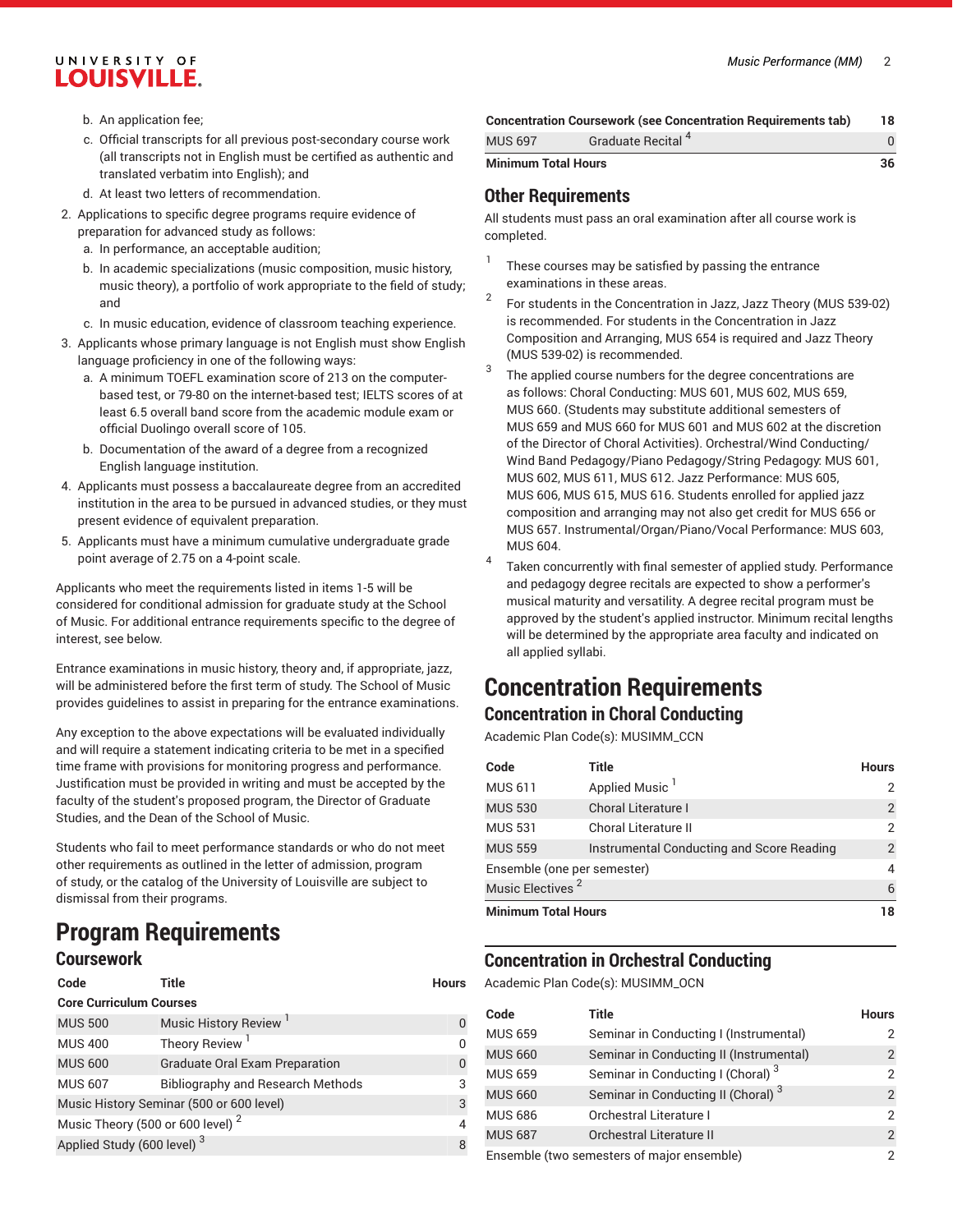### UNIVERSITY OF LOUISVILLE.

| Music Electives            |  |
|----------------------------|--|
| <b>Minimum Total Hours</b> |  |

#### **Concentration in String Pedagogy**

Academic Plan Code(s): MUSIMM\_STP

| Code                                 | Title                                               | Hours |
|--------------------------------------|-----------------------------------------------------|-------|
| <b>MUS 538</b>                       | Studies in Pedagogy (MUS 538-06 String<br>Pedagogy) |       |
| <b>MUS 538</b>                       | Studies in Pedagogy (Instrument Specific)           |       |
| <b>MUS 678</b>                       | Advanced Pedagogy (Instrument Specific)             | 2     |
| <b>MUS 677</b>                       | <b>Business Aspects of String Studio Teaching</b>   | 2     |
| <b>MUS 563</b>                       | Literature (MUS 563-02 String Literature)           |       |
| <b>MUS 563</b>                       | Literature (Instrument Specific)                    |       |
| Major or Minor Ensemble <sup>5</sup> |                                                     | 4     |
| Music Electives <sup>6</sup>         |                                                     | 6     |
| <b>Minimum Total Hours</b>           |                                                     | 18    |

### **Concentration in Wind Band Pedagogy**

Academic Plan Code(s): MUSIMM\_WBP

| Code                         | Title                                                                 | <b>Hours</b>   |
|------------------------------|-----------------------------------------------------------------------|----------------|
| <b>MUS 659</b>               | Seminar in Conducting I (Instrumental)                                | 2              |
| <b>MUS 660</b>               | Seminar in Conducting II (Instrumental)                               | $\overline{2}$ |
| <b>MUS 559</b>               | Instrumental Conducting and Score Reading                             | 2              |
| <b>MUS 561</b>               | Literature (Band Literature)                                          | $\overline{2}$ |
| <b>MUS 663</b>               | Graduate Band Pedagogy and Educational Wind<br><b>Band Literature</b> | 2              |
|                              | Select one of the following sequences:                                | $\overline{2}$ |
| Sequence One:                |                                                                       |                |
| MUS 533                      | <b>Functional Study</b>                                               |                |
| & MUS 534                    | <b>Functional Study</b>                                               |                |
| Sequence Two:                |                                                                       |                |
| <b>MUS 521</b>               | <b>Secondary Applied Study</b>                                        |                |
| & MUS 522                    | Secondary Applied Study                                               |                |
|                              | Major Ensemble (one per semester)                                     | 4              |
| Music Electives <sup>7</sup> |                                                                       | $\overline{2}$ |
| <b>Minimum Total Hours</b>   |                                                                       | 18             |

#### **Concentration in Wind Conducting**

Academic Plan Code(s): MUSIMM\_WCN

| Code                         | Title                                                                       | Hours         |
|------------------------------|-----------------------------------------------------------------------------|---------------|
| <b>MUS 659</b>               | Seminar in Conducting I (either Instrumental or<br>Choral as per advising)  | 2             |
| <b>MUS 660</b>               | Seminar in Conducting II (either Instrumental or<br>Choral as per advising) | $\mathcal{P}$ |
| <b>MUS 559</b>               | Instrumental Conducting and Score Reading                                   | 2             |
| <b>MUS 561</b>               | Literature (Band Literature)                                                | 2             |
| Ensemble (one per semester)  |                                                                             | 4             |
| Music Electives <sup>8</sup> |                                                                             | 6             |
| <b>Minimum Total Hours</b>   |                                                                             |               |

#### *Music Performance (MM)* 3

#### **Concentration in Instrumental Music**

Academic Plan Code(s): MUSIMM\_INS

| Code                         | Title                | <b>Hours</b> |
|------------------------------|----------------------|--------------|
| <b>MUS 613</b>               | <b>Applied Music</b> | 4            |
| <b>MUS 614</b>               | <b>Applied Music</b> | 4            |
| Ensemble <sup>5</sup>        |                      | 4            |
| Music Electives <sup>9</sup> |                      | 6            |
| <b>Minimum Total Hours</b>   |                      | 18           |

#### **Other Requirements**

Students are expected to present a public recital that comprises no less than sixty minutes of music and follows the guidelines governing public recitals.

#### **Concentration in Jazz Performance**

Academic Plan Code(s): MUSIMM\_JAZ

| Code                          | Title                                                                     | <b>Hours</b> |
|-------------------------------|---------------------------------------------------------------------------|--------------|
| <b>MUS 539</b>                | Studies in Jazz (MUS 539-01 Jazz Style and<br>Analysis)                   |              |
| <b>MUS 539</b>                | Studies in Jazz (MUS 539-03 Standard Jazz<br>Repertoire)                  | 2            |
| <b>MUS 655</b>                | Advanced Jazz Improvisation                                               | 2            |
| Jazz Combo (one per semester) |                                                                           | 2            |
|                               | Jazz Ensemble or Jazz Repertory Ensemble (one per semester) <sup>10</sup> | 4            |
| Music Electives <sup>11</sup> |                                                                           | 6            |
| <b>Minimum Total Hours</b>    |                                                                           | 18           |

## **Concentration in Jazz Composition and Arranging**

Academic Plan Code(s): MUSIMM\_JAR

| Code                          | Title                                                                | <b>Hours</b>  |
|-------------------------------|----------------------------------------------------------------------|---------------|
| <b>MUS 539</b>                | Studies in Jazz (MUS 539-01 Jazz Style and<br>Analysis)              | 2             |
| <b>MUS 539</b>                | Studies in Jazz (MUS 539-03 Standard Jazz<br>Repertoire)             | $\mathcal{P}$ |
| <b>MUS 655</b>                | Advanced Jazz Improvisation                                          | 2             |
| Jazz Combo (one per semester) |                                                                      | 2             |
|                               | Jazz Ensemble or Jazz Repertory Ensemble (one per sem) <sup>10</sup> | 4             |
| Music Electives <sup>11</sup> |                                                                      | 6             |
| <b>Minimum Total Hours</b>    |                                                                      | 18            |

#### **Concentration in Organ Performance**

Academic Plan Code(s): MUSIMM\_ORG

| 4<br>$\mathcal{P}$<br>8 |
|-------------------------|
|                         |
|                         |
|                         |
| 4                       |
| <b>Hours</b>            |
|                         |